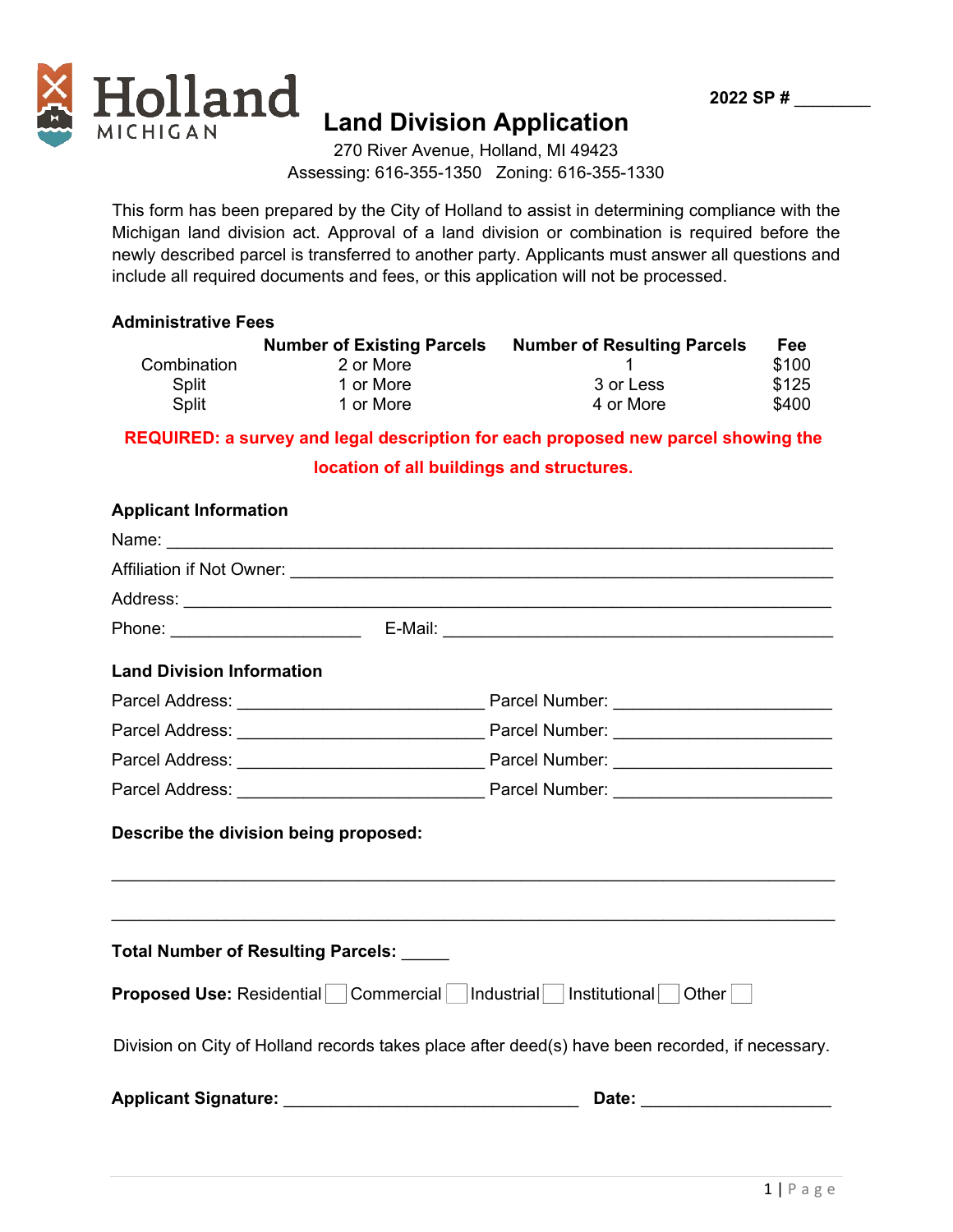## **Affidavit and Permissions**

Please read the following statement carefully before signing:

I agree the statements made on this document are true, and if found not to be true, this application and any approvals will be void

I agree to give permission for officials of the municipality to enter onto property involved in this application for purposes of inspection, to verify that the information provided on the application is correct

I understand that any approval hereunder only constitutes approval of requested legal descriptions and does not provide, constitute, infer, or imply build ability or compliance with any applicable statute, law, building code, deed restriction, or property right

- I agree to comply with the conditions and regulations provided with this parcel division
- I understand that the land division/combination application may take up to 30 days to be processed.

I understand that property tax bills may be issued using the parent parcel(s) and I agree to have the tax bills and other city of Holland liens charged/billed during this period paid by the appropriate party.

I understand that even if this application is approved, local zoning ordinances and state acts change from time to time, and if changed, the divisions made here must comply with the new requirements (apply for division approval again) per the city of Holland land division ordinance

I understand that if property is being conveyed between the parties, requested land division/combination will only take place on city records after recording of deed

## **Certification**

The **owner of the property** must sign below. Agents may **not** sign on behalf of the owner unless proof or power of attorney is provided*.* 

## **REQUIRED: If multiple parcels are involved under separate ownership, the owners of all involved parcels must sign below.**

| Property Owner Printed Name: Name:  |       |  |  |  |
|-------------------------------------|-------|--|--|--|
|                                     | Date: |  |  |  |
| <b>Property Owner Printed Name:</b> |       |  |  |  |
| <b>Property Owner Signature:</b>    | Date: |  |  |  |